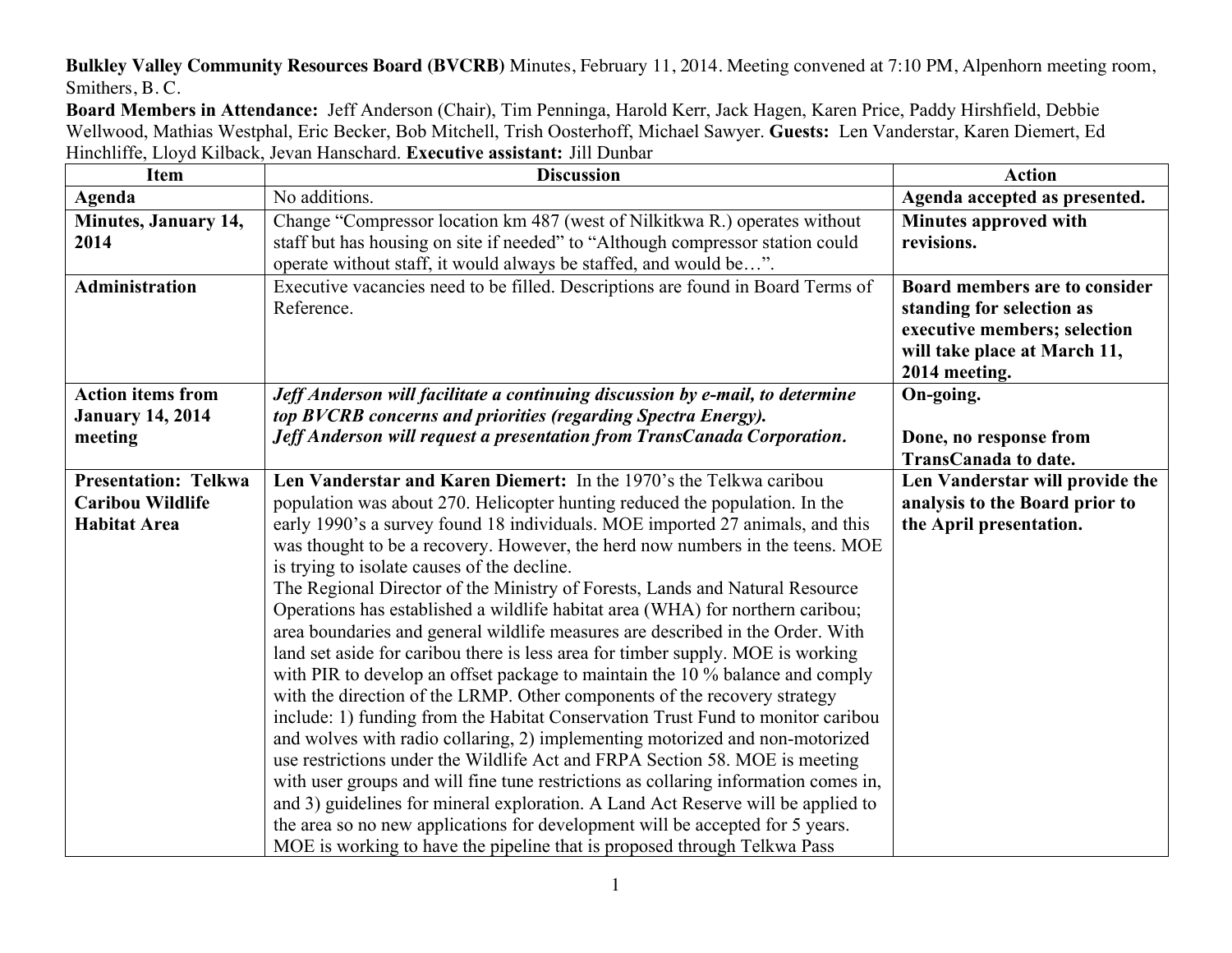| <b>Item</b> | <b>Discussion</b>                                                                       | <b>Action</b> |
|-------------|-----------------------------------------------------------------------------------------|---------------|
|             | moved southward. The herd will be monitored each year for 5 years. If not               |               |
|             | successful, i.e. the herd does not recover over a 20-year horizon, the Order will       |               |
|             | be removed.                                                                             |               |
|             | <b>BVCRB:</b> An example of finding a path forward is the Quick Core Ecosystem          |               |
|             | where flexibility in CE location was found via discussions and field trips.             |               |
|             | Discussion:                                                                             |               |
|             | <b>Budget:</b> How much has been spent on the recovery? Is there funding for            |               |
|             | enforcement? Is there money to sustain the strategy for the long term?                  |               |
|             | <b>Response:</b> Expenditure to date could be in the order of \$1 mm but exact amount   |               |
|             | is unknown. MOE is working on funding for enforcement and monitoring.                   |               |
|             | <b>Impact on timber supply:</b> Was climate change considered? Does the Crown           |               |
|             | have contractual obligations to maintain the cut with tenure holders?                   |               |
|             | <b>Response:</b> The 10% balance did not factor in climate change. The bottom line      |               |
|             | impact on timber supply, shown by modeling, is that about 90 ha of harvestable          |               |
|             | timber per year must be found. A finalized package will be presented to the             |               |
|             | BVCRB in April. There are contractual obligations however the 10% balance is            |               |
|             | separate and is not a legal obligation. But all parties have cooperated in              |               |
|             | maintaining it.                                                                         |               |
|             | <b>Recovery potential:</b> Why even consider this if the herd is decreasing? If this is |               |
|             | a genetically isolated herd can it recover?                                             |               |
|             | <b>Response:</b> The full recovery strategy has never been implemented. There is no     |               |
|             | evidence that this is a genetically isolated herd. In southern B.C. herds are           |               |
|             | decreasing but they are working on recovery options and not writing off the<br>herds.   |               |
|             | <b>Detrimental impacts:</b> Is there evidence that human interaction impacts caribou?   |               |
|             | Why collar the wolves? There were lots of caribou in the 1960's, after wolves           |               |
|             | were poisoned in the 1950's. Bears and wolf populations have spiked in the last 3       |               |
|             | years.                                                                                  |               |
|             | <b>Response:</b> There is background research including info on dog/caribou             |               |
|             | interactions and impacts of motorized traffic on caribou. Caribou will check out        |               |
|             | hikers and then leave the area. The caribou predators are mainly wolves and             |               |
|             | bears. We manage that now with habitat management.                                      |               |
|             | <b>Recreation restrictions:</b> It is a very small group that is not complying.         |               |
|             | Restrictions are unfair to the rest of the users. A permitting system would be          |               |
|             | good. Mooseskin Johnny is a good ATV area. With a couple of permitted trips             |               |
|             | per year you would gain more support from user groups. Why is helicopter                |               |
|             | access allowed?                                                                         |               |